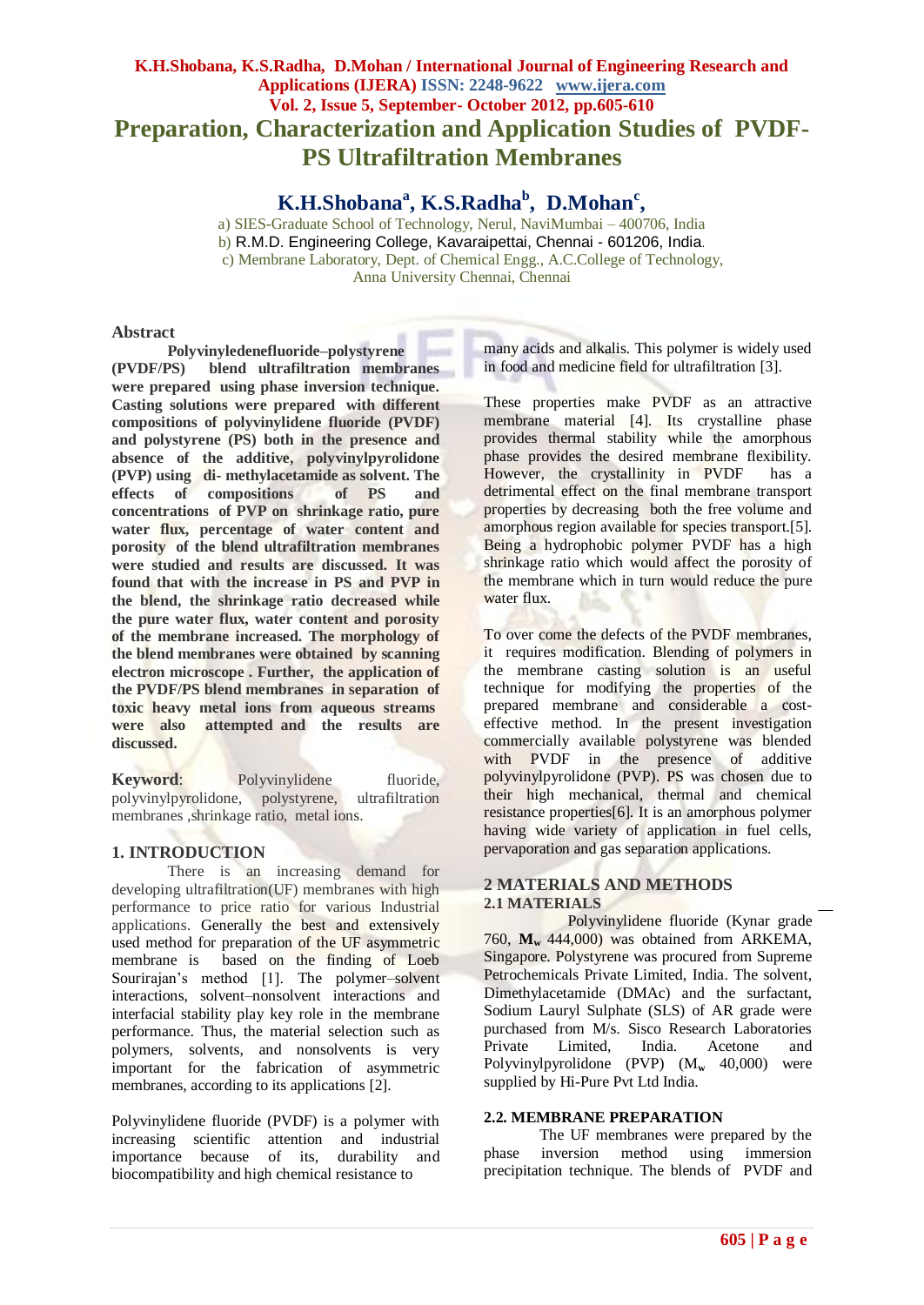PS polymers were prepared by dissolving two polymers at different compositions in DMAc as solvent by thoroughly mixing for 4h at room temperature both in the presence and absence of PVP at various concentrations as pore former. The detailed description of the preparation of the membranes are explained elsewhere [7]. The membranes were prepared by casting this blend solution on a glass plate followed by evaporation for definite time in a non-solvent water bath which was kept at  $10^{\circ}$  C.

# **2.3 SHRINKAGE RATIO**

A piece of wet membrane immersed in the glycerin solution was cut into square shape. The length and width were measured with a square caliper and the average value was obtained after measuring the dimension three time**s**. The membrane was dried at  $75^{\circ}$ C for 3 h. [8] The shrinkage ratio was calculated using the formula as follows:

# **Shrinkage ratio** (%) =  $[1 - (ab/a_0 b_0)]x 100$

where  $\mathbf{a}_0$  **and**  $\mathbf{b}_0$  are the length and breath of the wet membrane, cm

**a and b** are the length and breath of the dry membrane, cm

# **2.4 WATER CONTENT**

The membranes were soaked in distilled water for 24h.. The soaked membranes were mopped with the blotting paper and weighed with an electronic balance with 0.0001g accuracy. The wet membrane samples were placed in the dryer at 75<sup>o</sup>Cfor 48h and cooled it to room temperature in the desiccators and then the dry weights were measured [9] The percentage water content was determined as follows

% Water Content = 
$$
\frac{(W_1 W_2)}{W_1}
$$
 100

where,

 $W_1$ . Wet membrane weight (g)  $W_2$ . Dry membrane weight (g)

# **2,5 PURE WATER FLUX (PWF)**

Membranes after compaction, were subjected to pure water flux at a trans-membrane pressure of 345 kPa. The permeate was measured under steady state flow. Pure water flux was calculated from the equation

$$
\mathbf{J}_w = \mathbf{Q}/(\mathbf{A} \, \Delta t)
$$

Where

- Q quantity of permeate collected, l
- $J_W$  the pure water flux,  $\text{Im}^2 h^{-1}$
- $\Delta t$  Sampling time, h
- A Area of the membrane,  $m^2$ .

# **2.6 METAL-ION REJECTION STUDIES**

Aqueous solutions of  $\text{Zn}^{2+}$  and  $\text{Cu}^{2+}$  with an approximate 1000 ppm concentration were prepared in 1 wt% solution of Polyvinylalcohol (PVA) in deionized water. The pH of these aqueous solutions were adjusted to  $6.25$  by adding small amount of either 0.1M HCl or 0.1M NaOH. Solutions containing PVA and individual metal ions or metal chelates were thoroughly mixed and left standing for 5 days for complete binding [10,11].

The chelate-metal ion containing solutions were filled in the feed reservoir. For each run, the first few ml of the permeate was discarded. The permeate flux was measured by collecting the permeate at a pressure of 345 kPa. The concentration of each metal ion in feed and permeate was measured by using Atomic Absorption Spectrophotometer (Perkin Elmer-2380). The pH of feed and permeate were measured with Elico pH meter.

The % metal ion rejection (%SR) was evaluated from the concentrations of the feed and permeate using equation

$$
\% SR = \left(1 - \frac{C_p}{C_f}\right) X \quad 100
$$

**w**here,

 $C_p$  - Concentration of metal ion in permeate

 $C_f$  - Concentration of metal ion in feed

#### **3. RESULTS AND DISCUSSION**

#### **3.1 EFFECT OF POLYMER BLEND COMPOSITION AND ADDITIVE CONCENTRATION ON THE SHRINKAGE RATIO OF THE MEMBRANES.**

Shrinkage ratio plays a vital role on the porosity of the membrane. Above 30% shrinkage will bring much negative effect on porosity and mean pore size of membranes[8]. Higher shrinkage tendency will result in tension in the membrane and this has the strong influence on the structure [12]. The casting solution was prepared from PVDF and PS polymers at a total polymer concentration of 17.5 wt%. The composition of polystyrene in the casting solution was varied and its effect on the shrinkage ratio was studied. It can be seen from the Fig 1 that the pure PVDF has the highest shrinkage ratio of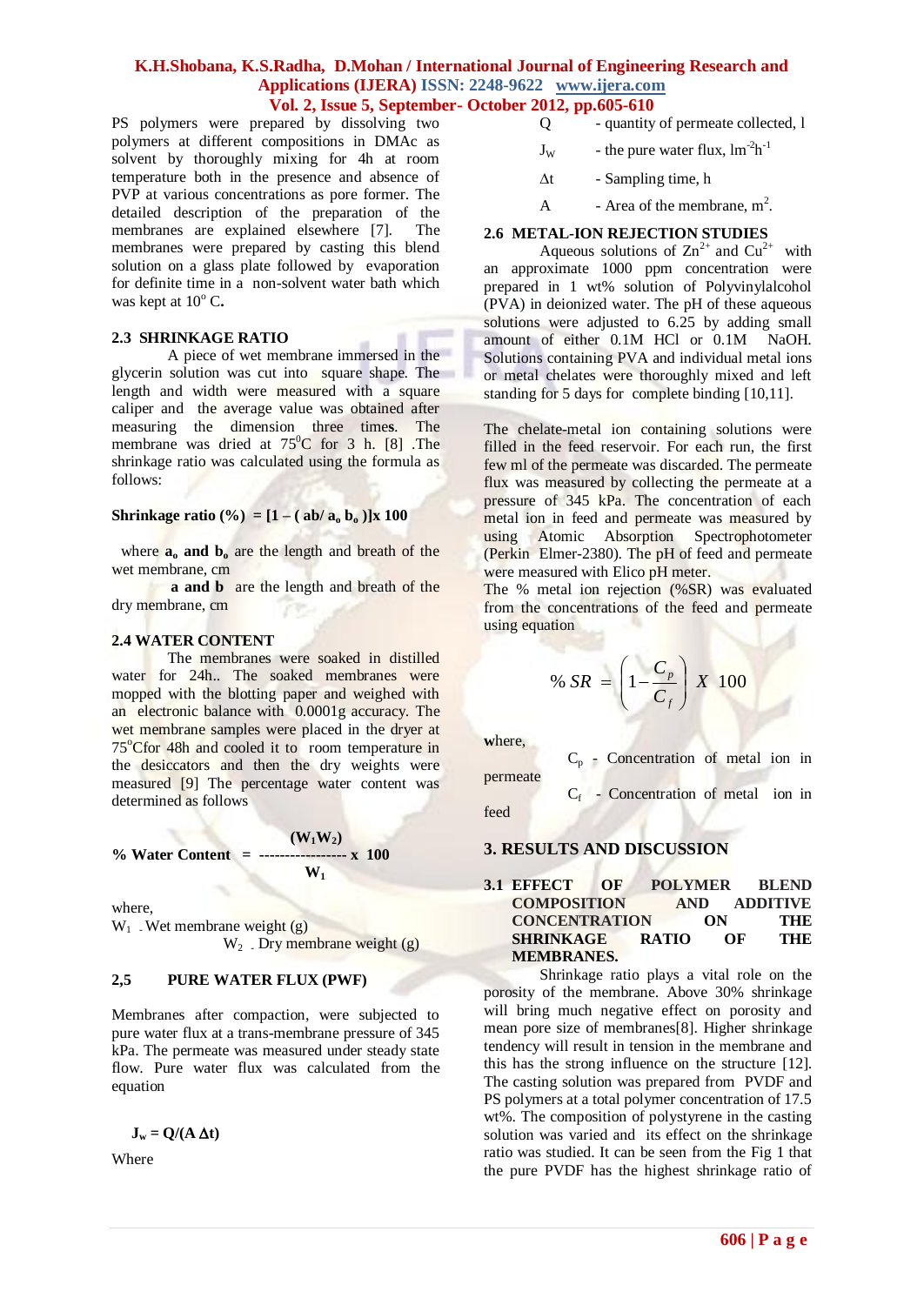20.8% which attributes to its hydrophobic nature[13]. The possible mechanism would be the contraction of the polymer-rich phase after phase separation, which tends to pull the polymer together toward the bulk, like gel syneresis [14]

However, the addition of PS in the blend reduces the shrinkage ratio sharply . Thus, the addition of both PS and PVP to the blend decreases the shrinkage ratio. This could be explained on the basis that the cast solution containing polymer in its concentrated form leads to entanglement among the macromolecular chains due to their molecular interactions. When the cast membrane is dipped in the nonsolvent bath the flow of nonsolvent tends to align the sections of chains between the coupling points. Hence elastic energy will be stored in the section of chains between entanglements. The energy will be released after certain times when the flow stops [13]. The membrane formation is so short that there is hardly time for the release of energy. Hence much stress is fixed between the entanglements in the cast films. The stress will be released when the temperature rises during drying process, thus resulting in the shrinkage of the membrane. However, due to high glass transition temperature of PS  $(80^{\circ}C)$  the macromolecular chain becomes less flexible at room temperature due to the glassy nature of PS. It implies that the PS chain segment could not change their position freely at room temperature. Due to this reason PS acts as reinforcement in the blend membrane which prevents the blend from shrinking and hence the observed results [8]. However, the existence of the high supersaturation degree between the casting solution and nonsolvent results in comparative high shrinkage ratio in the absence of the additive. The supersaturation degree decreases with the addition of PVP to the casting solution which is due to the hydrophilic nature of the PVP[12]. Which explains the low shrinkage ratio with thw addition of PVP to the blend.

# 3.2 E**FFECT OF POLYMER BLEND COMPOSITION AND ADDITIVE CONCENTRATION ON WATER CONTENT OF THE MEMBRANE**

Effect of water content of the membrane is shown in the Fig2. The water content of pure PVDF was found to be 59.9% in the absence of both PS and additive PVP. Since PVDF is a polar polymer it is possible that the electrostatic repulsion will impede the bundling of the polymer which could give rise to larger pores or interconnected pores as observed by Bowen et al [15]. However, with the increase in the content of PS from 5 to 25 wt% in the blend, the water content also increased from 60.6% to 82.1%. This increase in the water content is due to the poor miscibility between the two polymer which substantially and systematically

decreases the mean addition between the two components which further advances the repulsion between the polymer leading to larger pores and subsequently increases the water content of the membrane [15]. The addition of of PVP increases the ratio of non solvent inflow to solvent outflow by increasing the viscosity of the casting solution, which according to the theory proposed by Young and Chen [16], results in more porous membranes resulting in higher water content with increase in PVP.

#### **3.3 EFFECT OF POLYMER BLEND COMPOSITION AND ADDITIVE CONCENTRATION ON PURE WATER FLUX OF THE MEMBRANE**

The effect of blend composition on pure water flux is shown in the Fig. 3.The pure PVDF membrane in the absence of PS and the additive exhibited the lowest flux of  $7.39 \text{ lm}^{-2}h^{-1}$ . The addition of 5wt% of PS to the blend, increased the flux to  $8.87 \text{ lm}^{-2} \text{h}^{-1}$  and at  $25 \text{wt} \%$  of PS concentration in the blend the flux further increased to  $14.79 \text{ lm}^{-2}$ h<sup>-1</sup>. Thus, the increase in flux is a direct consequence of the presence of PS in the blend.

This might be due to the fact that with the increase in the PS content in the blend the nucleation decreases drastically. This indicated that PS addition reduces the energy to form critical size nucleus of PVDF [17] which is expected to reduce the crystalline nature of PVDF resulting in the improved flux. Hence, PS forms a dispersed phase in continuous matrix of PVDF. Further the weak interactions between PVDF and PS chains also lead to larger distance between the two kinds of chains and resulting in increase in the pore size and hence increase in the pure water flux of the system [8]. Moreover, there is a high interaction between the additive PVP and PVDF [18]. Hence, the thorough mixing between PVDF and amorphous PVP there by further reducing the crystalline nature of the PVDF which has also aided in the increase of flux with the increase of additive concentration.

#### 3.4 **METAL ION REJECTION STUDIES**

Ultrafiltration processes cannot be directly applied for ionic level rejection owing to the larger pore size of the membranes . Hence to apply this membrane in metal ion rejection, the size of the metal ions need to be enlarged there by enhancing the rejection of the metal ions. In this study, a water soluble chelating polymer, PVA, was used as the complexing agent for the metal ions  $Cu^{2+}$  and  $Zn^{2+}$ and were subsequently rejected individually from the aqueous stream by using PVDF/PS blend ultrafiltration membranes at 345 kPa.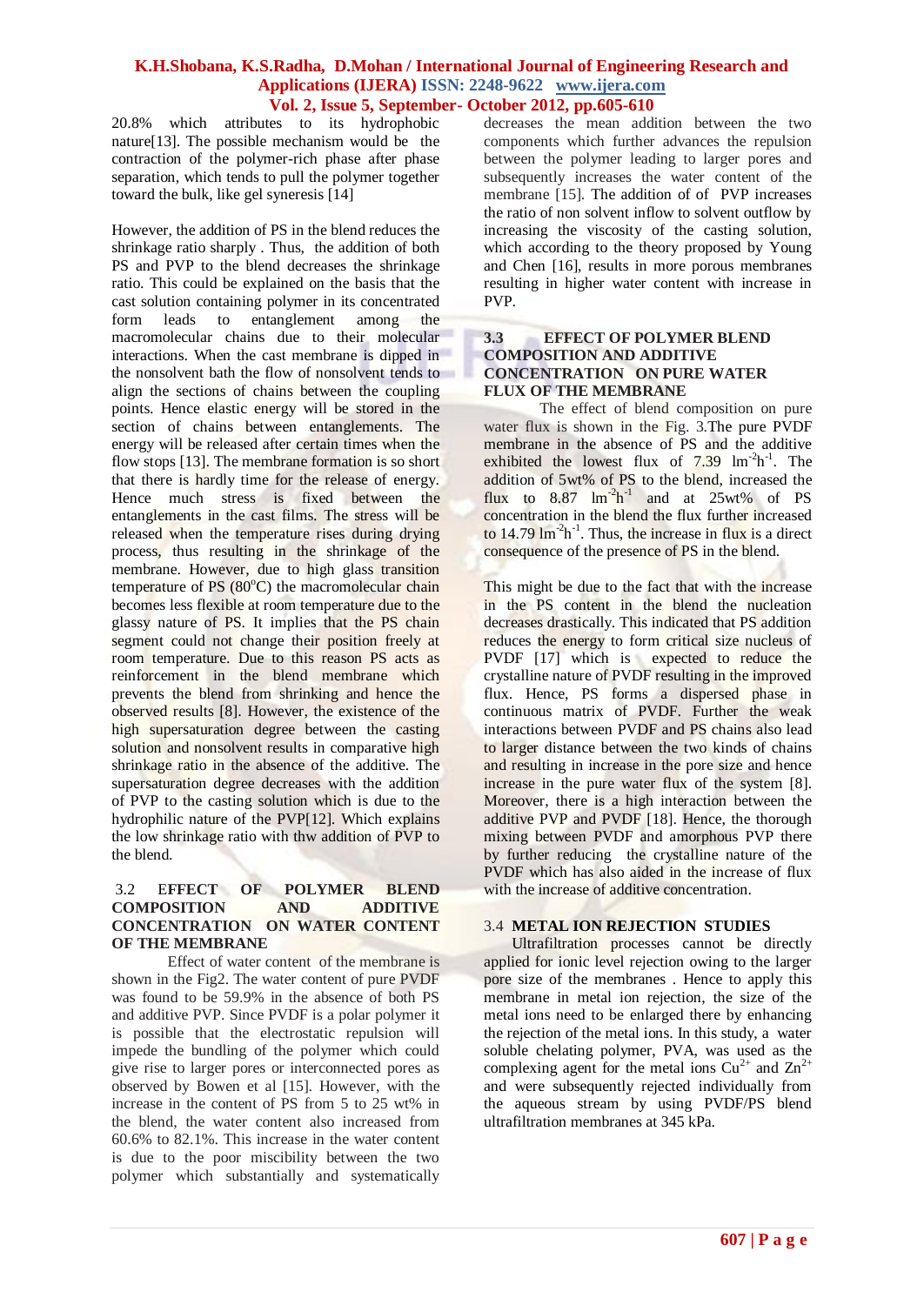**Figure** 

# **3.4.1 ROLE OF POLYMER BLEND AND ADDITIVE CONCENTRATION**

# **COMPOSITION**

The rejection of the metal ions using PVDF/PS blend membranes in the absence of the additive, was carried out individually after the metal ions were complexed by PVA and the results are shown in the Figs 7 and 8.

Thus, the pure PVDF membrane in the absence of additive yielded a highest separation of 99.6% for  $\text{Zn}^{2+}$  and 99.4% for  $\text{Cu}^{2+}$ . It was observed that in the case of PVDF/PS blend membranes, the separation of  $\text{Zn}^{2+}$  remained constant at 99.6% when the PS content was increased from 5 to 25 wt% in the blend in the absence of additive. Similarly the rejection for  $Cu<sup>2+</sup>$  also remained constant at 99.4% with the increase of PS in the blend from 5 to 25wt%. Moreover, there was no significant change in the percentage of rejection with the addition of PVP to the blend. As explained already the addition of PS in the blend decreases the shrinkage ratio. Decrease in the shrinkage has high impact on the porosity of the membrane. With the increase in the PS in the polymer blend the pure water flux increases while there is no effect on the rejection of the metal ion. Thus from the rejection behavior of the membrane. it could be concluded that the porosity of the membrane has increased with the increase in PS in the blend. Moreover, the polystyrene being non adsorptive to electrolyte [19] the presence of PS in the membrane will not aid the passage of metal ion resulting in higher percentage of rejection.

# **4. CONCLUSION** :

Ultrafiltration membranes are widely used in the chemical process industries for separation and removal of wide variety of chemicals due to its high efficiency, low energy requirements and its compact nature. The ultrafiltration membranes were prepared using PVDF and PS blend membranes in absence and presence of additive PVP in the solvent DMAc. By adding certain amount of PS into PVDF , the flux of membranes increased greatly while maintaining the retention ratio nearly unchanged. The shrinkage ratio is high in the case of pure PVDF membrane and an addition of PS in the blend enhances the flux of the membrane and decreases the shrinkage ratio of the membrane which establishes that an addition of PS in the blend not only decreases the shrinkage ratio but also enhances the flux of the membrane by increasing the porosity of the membrane .









**Fig 2. Effect of PVP on the water content of– PVDF/PS blend membranes**

**3. Pure water flux (PWF) PVDF/ PS blend membranes**

**2. Water Content PVDF/ PS blend membranes**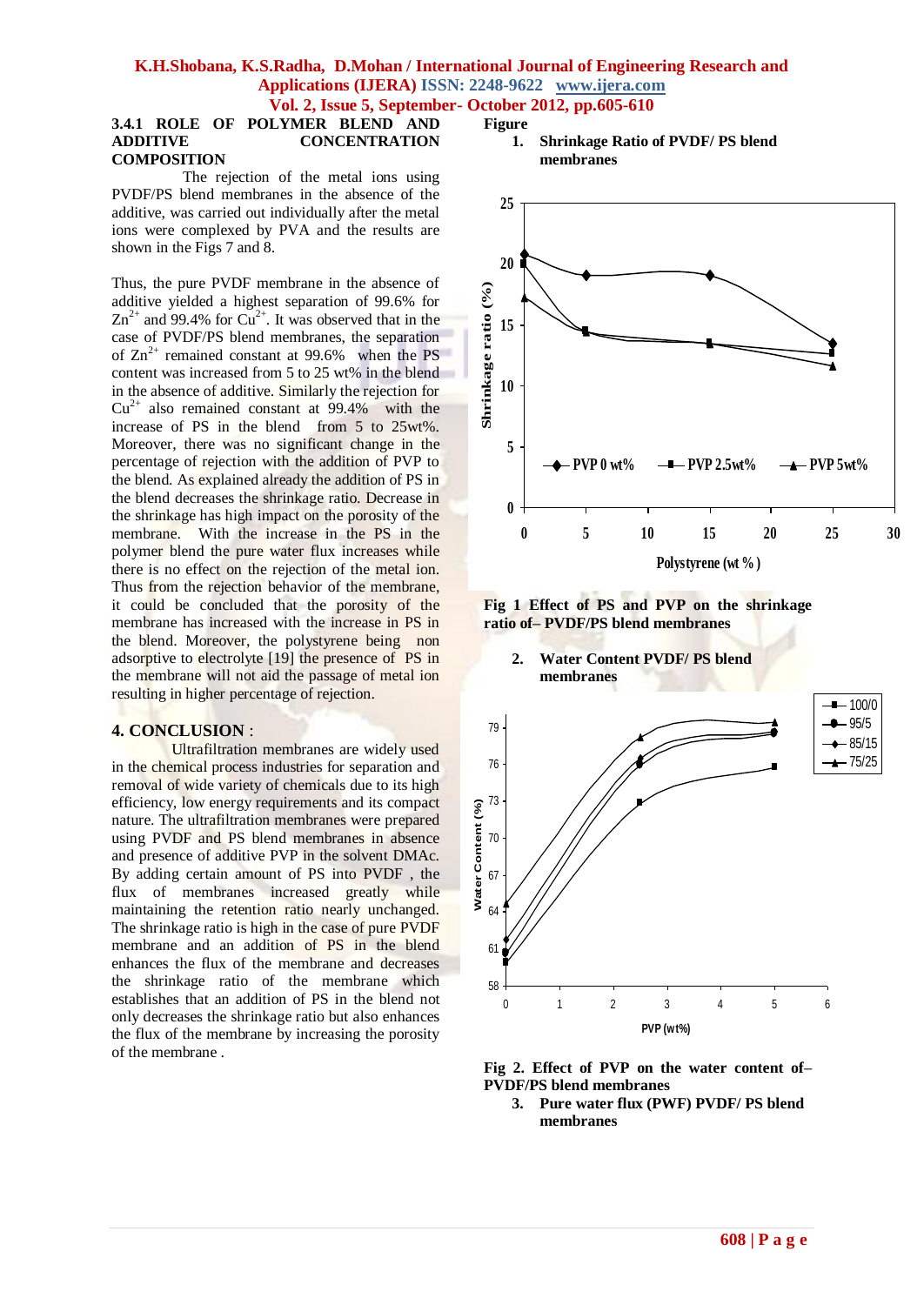





**4. Zn2+ ion rejection PVDF/ PS blend membranes**



 **PVDF/PS blend membranes**

**5. Cu2+ ion rejection PVDF/ PS blend membranes**





#### **PVDF/PS blend membranes**

#### **Reference**

- [1]. G.S. Loeb, S. Sourirajan, Sea water demineralization by means of an osmotic membrane, Adv. Chem. Ser. 38 (1963) 117.
- [2]. P. Van de Witte, P.J. Dijkstra, J.W.A. Van den Berg, B.J. Feijen, Phase separation processes in polymer solutions in relation to membrane formation, J. Membr. Sci. 117 (1996) 1.
- [3]. Zhihong Xu, Lei Li, Fawen Wu, Shujuan Tan and Zhibing Zhang (2005), 'The application of the modified PVDF ultrafiltration membranes in further purification of Ginkgo biloba extraction',J. Membr. Sci., 255 (2005)125..
- [4]. Deshmukh S.P. and Li K., 'Effect of ethanol composition in water coagulation bath on morphology of PVDF hollow fibre membranes', J. Membr. Sci., 150 (1998) 75.
- [5]. Recent advances in the formation of phase inversion membrane from amorphous or semi-crystalline polymers, J. Membr. Sci. 113 (1996) 361
- [6]. M. E. Chiriac, V. Chiriac, C. Vasilea, M. Pascub\*Asymmetric membranes from polystyrene/polyolefin blends Journal of Optoelectronics and Advanced Materials. 7,(2005), 2895.
- [7]. Malaisamy.R, Mahendran.R, Mohan.D, Rajendran.M, Mohan.V, Cellulose acetate and Sulfonated Polysulfone blend ultrafiltration membranes. I. preparation